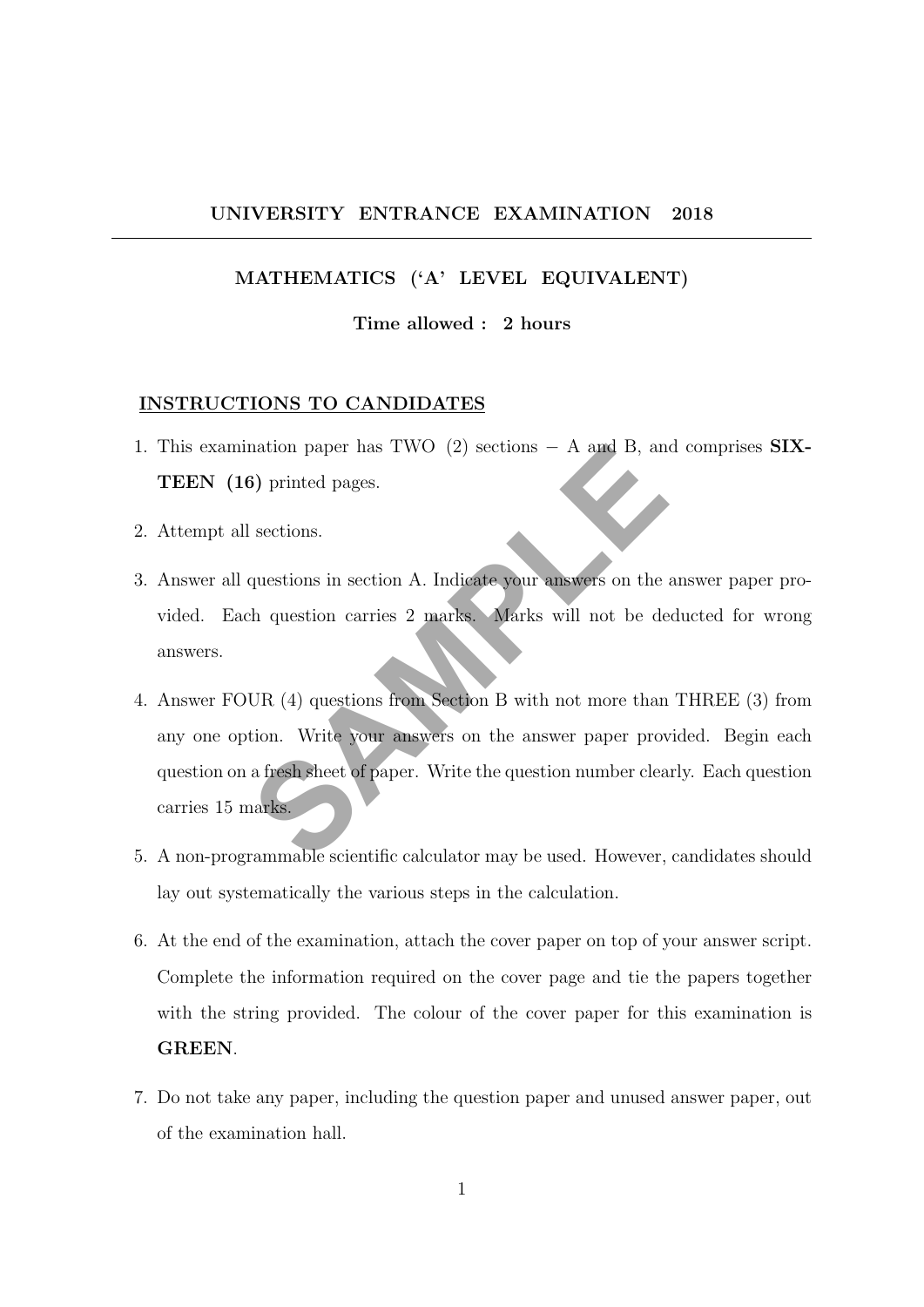# **UNIVERSITY ENTRANCE EXAMINATION 2018**



# **MATHEMATICS ('A' LEVEL EQUIVALENT)**

Duration: 2 hours

# **INSTRUCTIONS TO CANDIDATES**

- 1. This examination paper has TWO (2) sections − A and B, and comprises SIXTEEN (16) printed pages.
- 2. Attempt all sections.
- 3. Answer all questions in Section A. Indicate your answers on the answer paper provided. Each question carries 2 marks. Marks will not be deducted for wrong answers.
- sections.<br>
questions in Section A. Indicate your answers on<br>
ided. Each question carries 2 marks. Marks will n<br>
nnswers.<br>
JR (4) questions from Section B with not more the<br>
me option. Write your answers on the answer pap<br> 4. Answer FOUR (4) questions from Section B with not more than THREE (3) from any one option. Write your answers on the answer paper provided. Begin each question on a fresh sheet of paper. Write the question number clearly. Each question carries 15 marks.
- 5. A non-programmable scientific calculator may be used. However, candidates should lay out systematically the various steps in the calculation.
- 6. At the end of the examination, attach the cover paper on top of your answer script. Complete the information required on the cover page and tie the papers together with the string provided. The colour of the cover paper for this examination is GREEN.
- 7. Do not take any paper, including the question paper and unused answer paper, out of the examination hall.

UEE 2018 – Mathematics A (Set 2)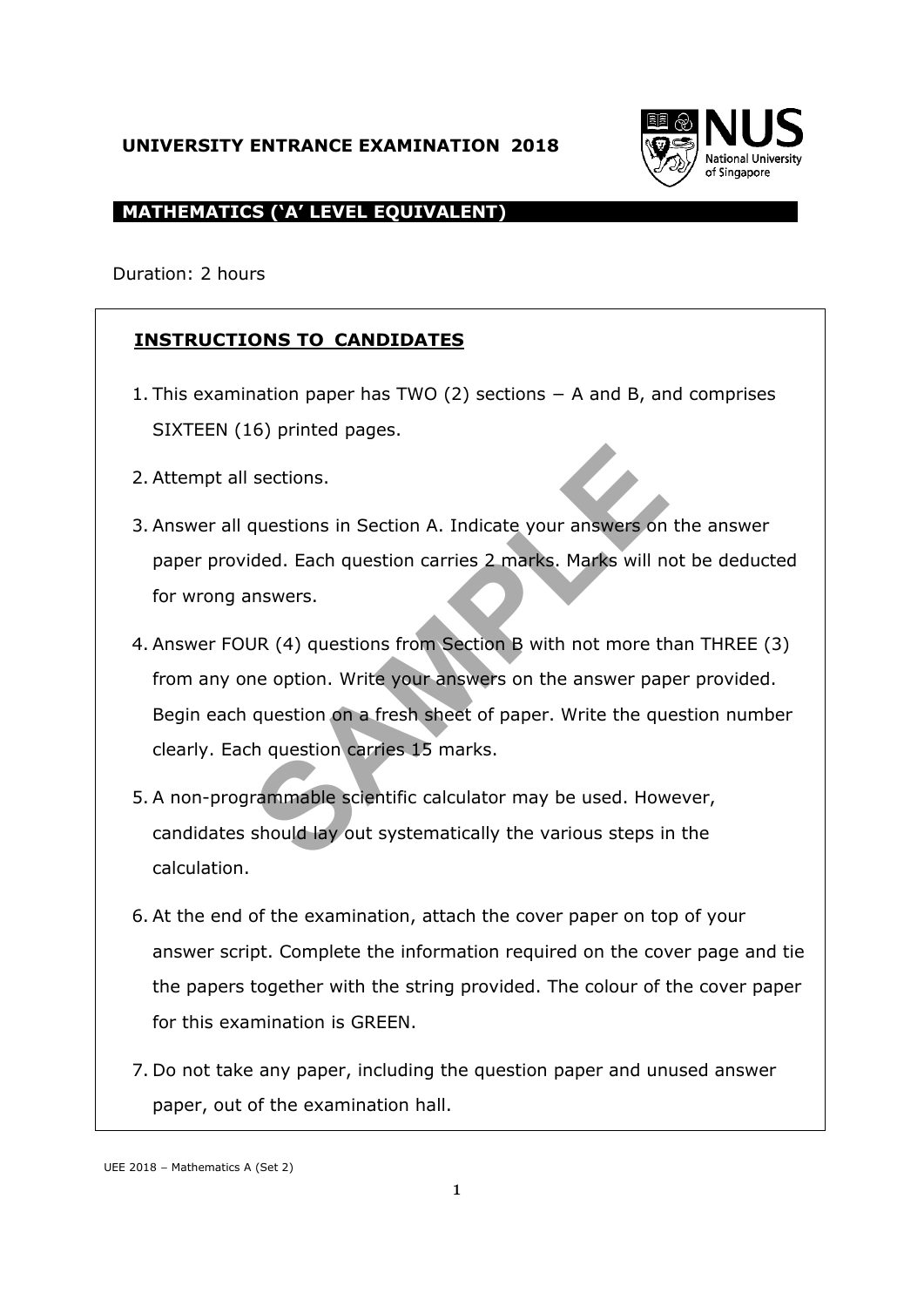### SECTION A (40 Marks)

Answer all questions in this section. Each question carries 2 marks.

- 1. The inequality  $25 |5x| \ge |20x|$  has solution
	- $(A) -5 ≤ x ≤ 5$
	- (B)  $0 \leq x \leq 5$
	- (C)  $0 \leq x \leq 1$
	- (D)  $-1 ≤ x ≤ 1$
	- (E) none of the above

the above<br>
of the function  $f(x) = x^2 + \cos x + 2$  is symmetric ab<br>
xis<br>
xis<br>
xis<br>
xis<br>
y = x<br>
the above<br>
sec x + tan x =  $\frac{2}{3}$ ,<br>
lue of see x - tan x is 2. The graph of the function  $f(x) = x^2 + \cos x + 2$  is symmetric about

- $(A)$  the *x*-axis
- (B) the origin
- (C) the y-axis
- (D) the line  $y = x$
- (E) none of the above

3. If

$$
\sec x + \tan x = \frac{2}{3},
$$

then the value of  $\sec x - \tan x$  is

- $(A) \frac{1}{3}$
- $(B) \frac{1}{2}$
- (C) 1
- $(D)$   $\frac{3}{2}$
- (E) none of the above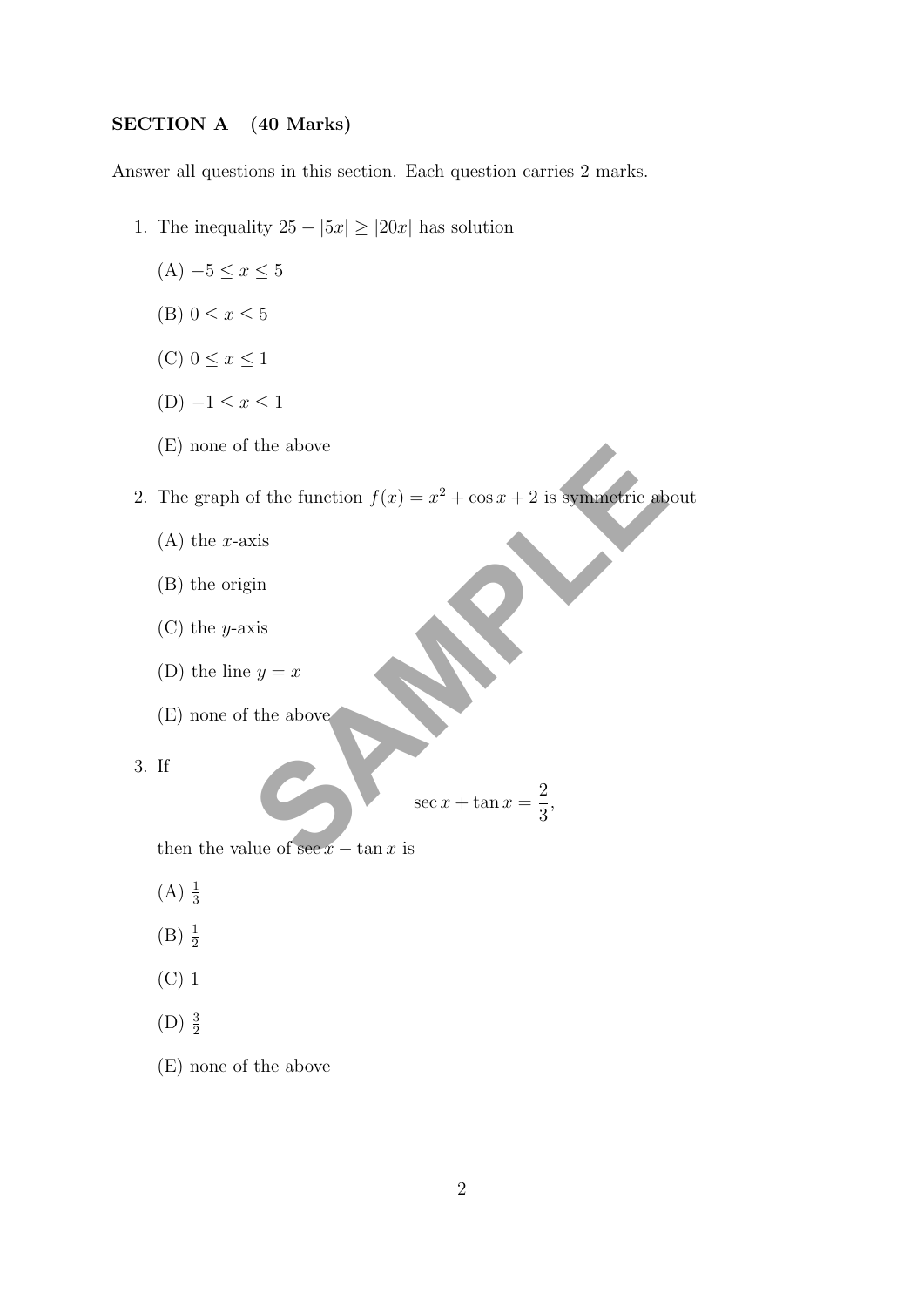- 4. ABC is a triangle in which  $AB = 9 \text{ cm}$ ,  $BC = 40 \text{ cm}$  and  $AC = 41 \text{ cm}$ . The area of triangle ABC is
	- $(A) 180 \text{ cm}^2$
	- (B)  $184.5 \text{ cm}^2$
	- (C)  $360 \text{ cm}^2$
	- (D) 820 cm<sup>2</sup>
	- (E) none of the above
- 5. The derivative of



- 6. Water is poured into a cylindrical container of radius 6 cm at the rate of  $6\pi \,\mathrm{cm}^3 \mathrm{s}^{-1}$ . The rate at which the water level is rising is
	- $(A) \frac{1}{6}$  cm s<sup>-1</sup>
	- $(B) \frac{1}{3}$  cm s<sup>-1</sup>
	- (C)  $3 \text{ cm s}^{-1}$
	- $(D)$  6 cm s<sup>-1</sup>
	- (E) none of the above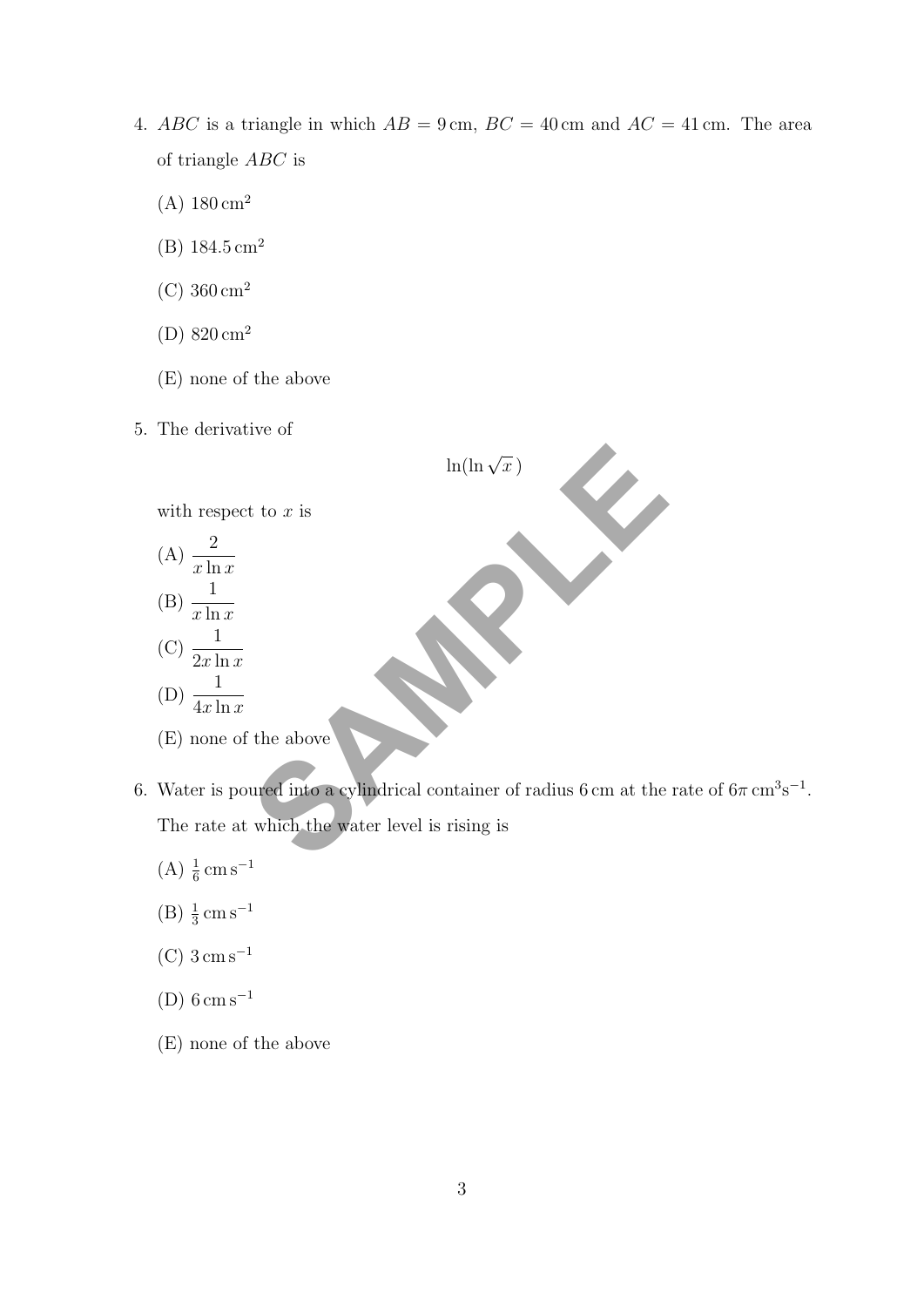- 7. The vector  $\binom{\frac{4}{5}}{4}$  $\overline{v}$ is perpendicular to the vector  $\begin{pmatrix} w \\ s \end{pmatrix}$ 3 5 ). The value of  $\frac{v+w}{\sqrt{2}}$  $v + 2w$ is  $(A) -\frac{1}{2}$ 2
	- $(B) -\frac{1}{5}$ 5
	- $(C) \frac{1}{5}$
	- (D)  $\frac{2}{5}$
	- (E) none of the above
- the new geometric progression obtained by squaring e 8. A geometric progression P has first term 2 and sum to infinity 6. The sum to infinity of the new geometric progression obtained by squaring every term in  $P$  is
	- $(A) \frac{9}{5}$
	- $(B) \frac{18}{5}$
	- $(C) \frac{81}{5}$
	- (D)  $\frac{162}{5}$
	- (E) none of the above
- 9. The area of the largest rectangle that can be inscribed in a circle of radius 20 cm is
	- $(A)$  400 cm<sup>2</sup>
	- (B) 800 cm<sup>2</sup>
	- (C)  $1200 \text{ cm}^2$
	- (D)  $1600 \text{ cm}^2$
	- (E) none of the above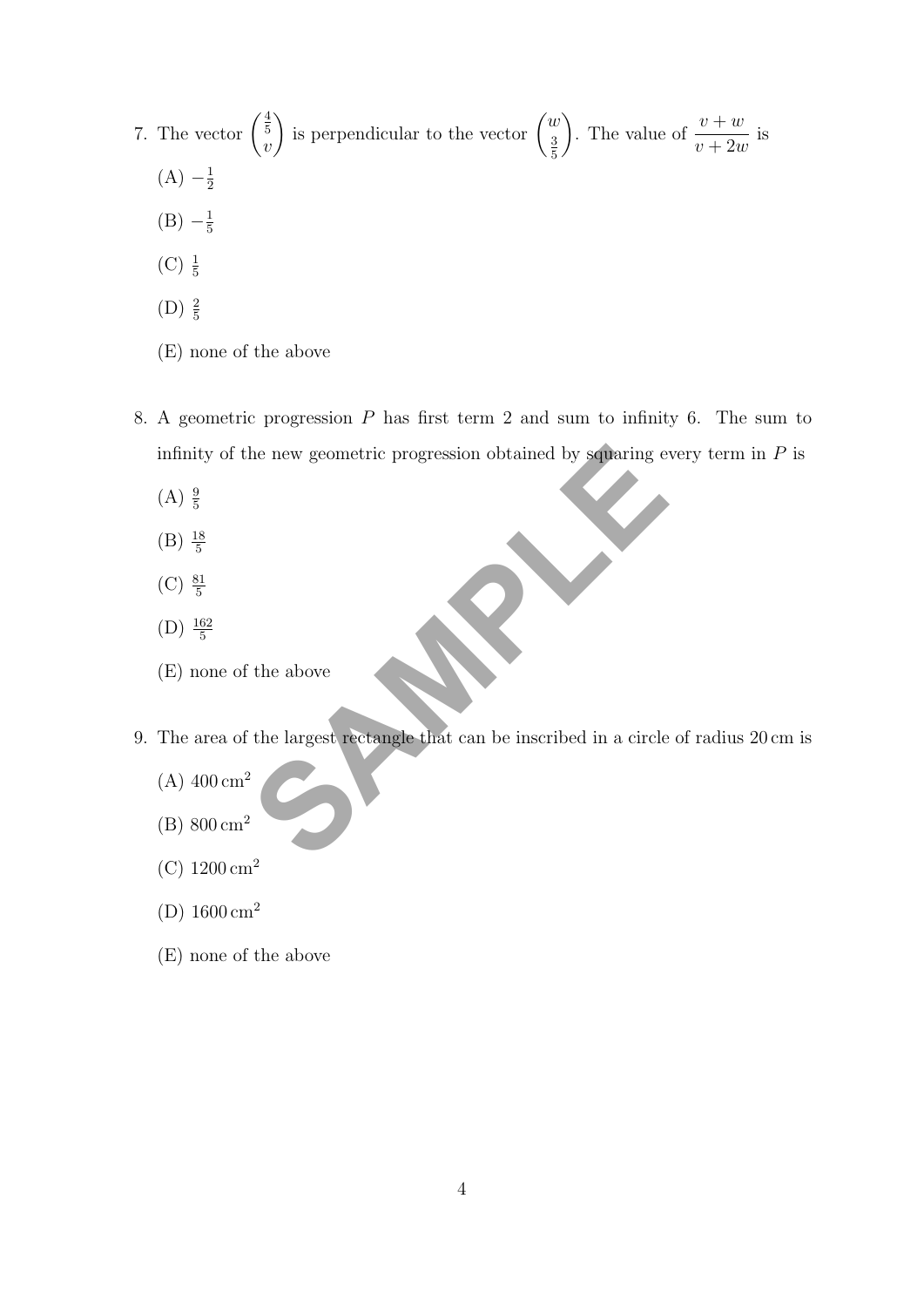- 10. Two fair dice are thrown and the score on each die is noted. The probability that the total scores on both dice is odd is
	- $(A) \frac{9}{36}$
	- $(B) \frac{12}{36}$
	- $(C) \frac{18}{36}$
	- $(D) \frac{24}{36}$
	- (E) none of the above
- 11. Which of the following is the result of completing the square of the expression

which of the following is the result of completing the square  
\n
$$
-20x^2 + 6x - 1?
$$
\n(A) 
$$
-20\left(x - \frac{3}{20}\right)^2 - \frac{9}{20}
$$
\n(B) 
$$
-20\left(x - \frac{3}{20}\right)^2 - \frac{9}{200}
$$
\n(C) 
$$
-20\left(x - \frac{3}{20}\right)^2 + \frac{11}{200}
$$
\n(E) none of the above  
\n(E) none of the above  
\n
$$
6y = c + 4x
$$
 is a normal to the curve is  
\n(A) 
$$
-4
$$

- (E) none of the above
- 12. The equation of a curve is  $y = 8x^3 12x^2 + 1$ . The value of c for which the line  $6y = c + 4x$  is a normal to the curve is
	- $(A) -4$
	- $(B) -2$
	- (C) 2
	- (D) 4
	- (E) none of the above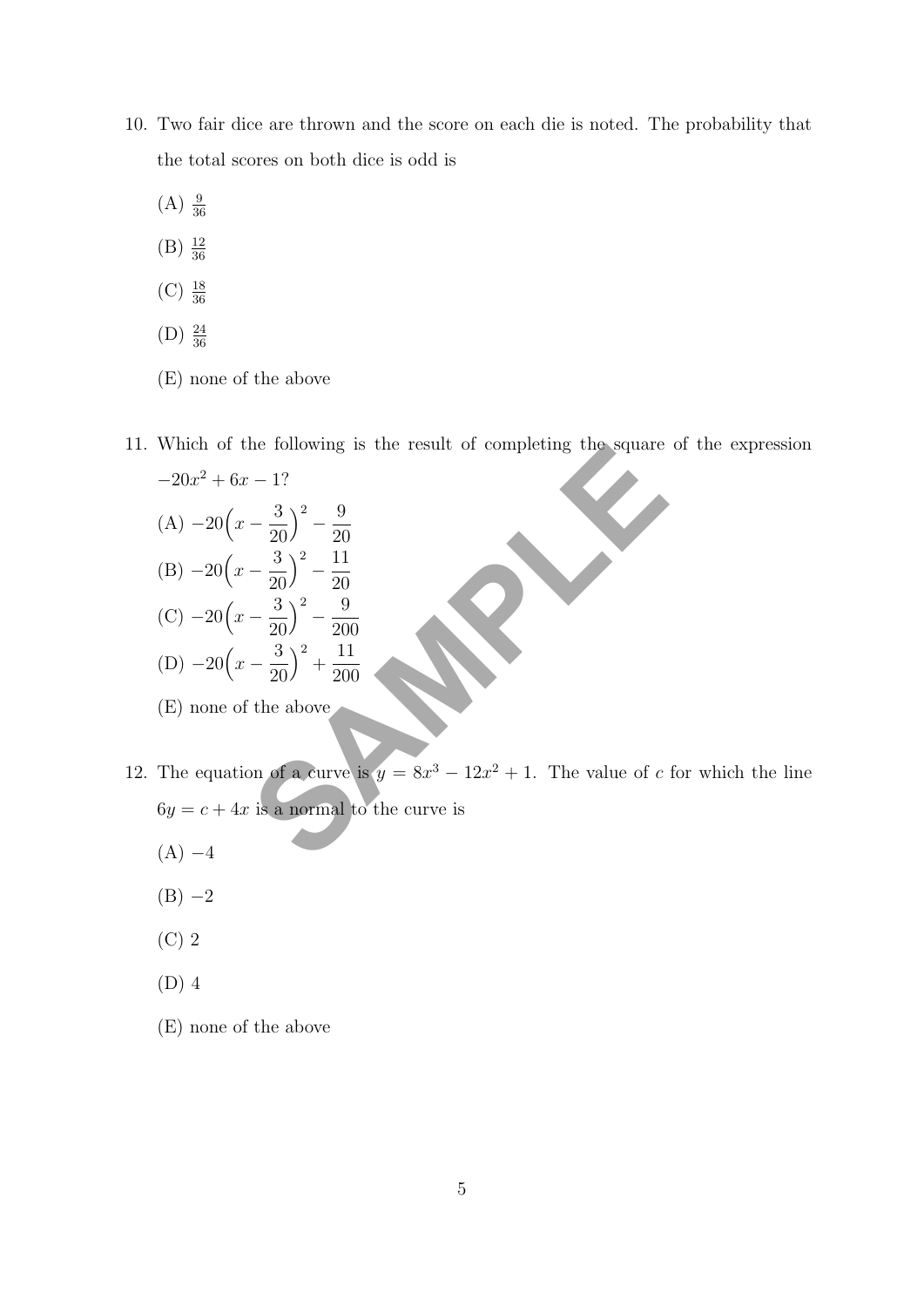- 13. The function  $f(x) = 2ax + b$  is such that  $f(\frac{1}{2})$  $(\frac{1}{2}) = 4$  and  $f^{-1}(5) = \frac{3}{2}$ . The value of b is
	- $(A) \frac{5}{2}$
	- $(B) \frac{7}{2}$
	- $(C) \frac{9}{2}$
	- $(D) -\frac{5}{2}$ 2
	- (E) none of the above
- 14. The points  $P, Q$  and  $R$  have coordinates  $(1, 4), (a, b)$  and  $(4, 13)$  respectively. Suppose P, Q and R are collinear. Then the value of  $\frac{b-13}{4}$  $a - 4$ is
	- $(A) \frac{1}{4}$
	- $(B) \frac{1}{3}$
	- (C) 3
	- (D) 4
	- (E) none of the above
- *P*, *Q* and *K* have coordinates (1, 4), (*a*, *b*) and (4, 13) res<br>are collinear. Then the value of  $\frac{b-13}{a-4}$  is<br>the above<br>r of ways in which the letters of the word *ISOSCELE*<br>first letter is a wowel is 15. The number of ways in which the letters of the word ISOSCELES can be arranged so that the first letter is a vowel is
	- (A) 5040
	- (B) 6720
	- (C) 10080
	- (D) 13440
	- (E) none of the above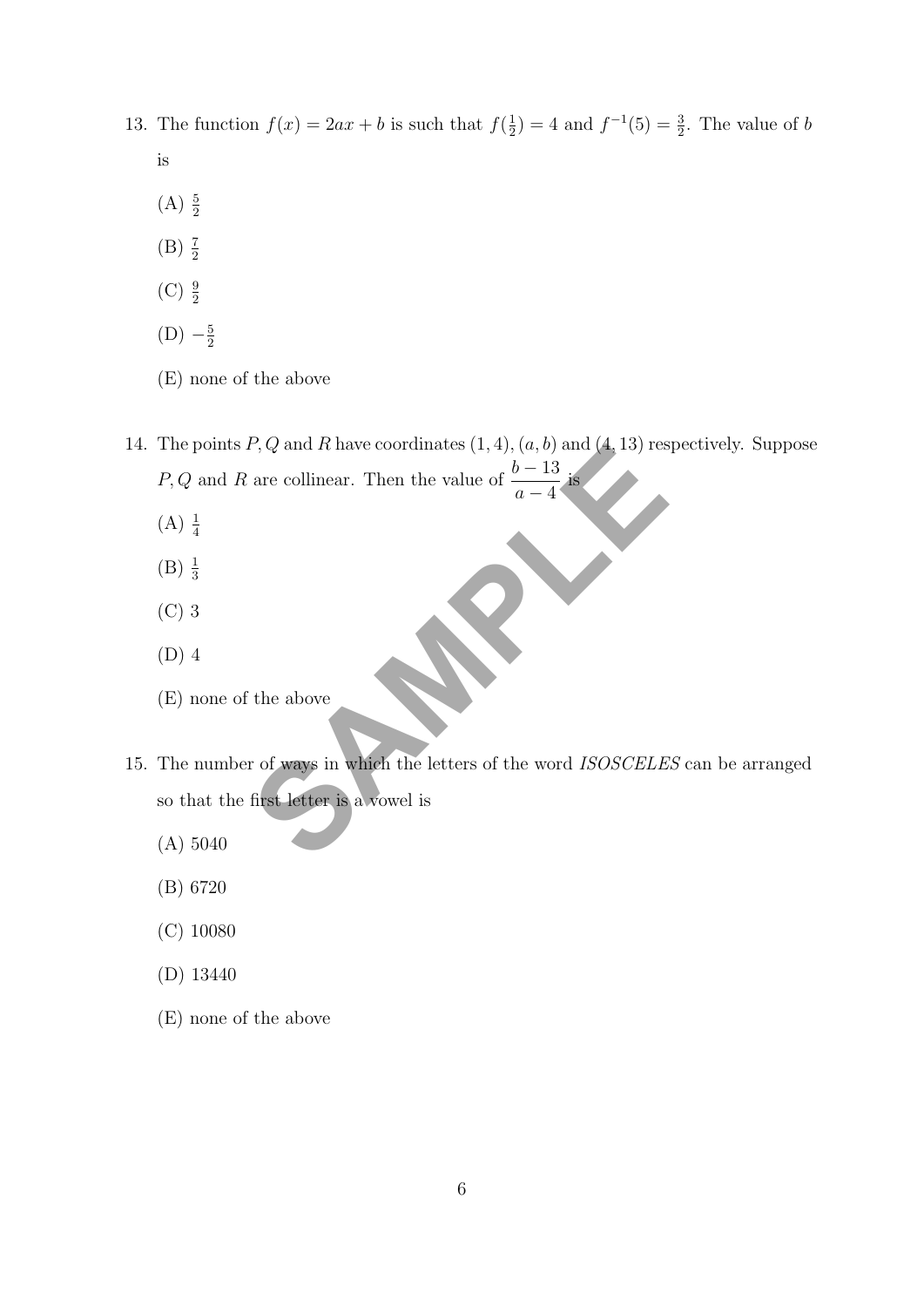- 16. Which option corresponds to the partial fraction decomposition of the rational
	- function  $-\frac{13}{150-3}$  $\frac{15}{150x^2 - 25x - 6}$ ?  $(A) - \frac{2}{10}$  $10x - 3$ + 3  $15x + 2$  $(B) \frac{2}{10}$  $10x - 3$  $+$ 3  $15x + 2$  $(C) \frac{2}{10}$  $10x - 3$  $-\frac{3}{15}$  $15x + 2$  $(D) - \frac{2}{10}$  $10x - 3$  $-\frac{3}{15}$  $15x + 2$
	- (E) none of the above
- or of ways to choose a pair of distinct numbers *a* a:<br>
91} such that  $|a b| \le 3$  is<br>
the above<br>
the above<br>
um value of the function  $f(x) = (3 \cos x 4)^2 1$  is 17. The number of ways to choose a pair of distinct numbers a and b from the set  $\{41, 42, \ldots, 91\}$  such that  $|a - b| \leq 3$  is
	- (A) 141
	- (B) 144
	- (C) 147
	- (D) 150
	- (E) none of the above
- 18. The maximum value of the function  $f(x) = (3 \cos x 4)^2 1$  is
	- (A) 8
	- (B) 15
	- (C) 24
	- (D) 48
	- (E) none of the above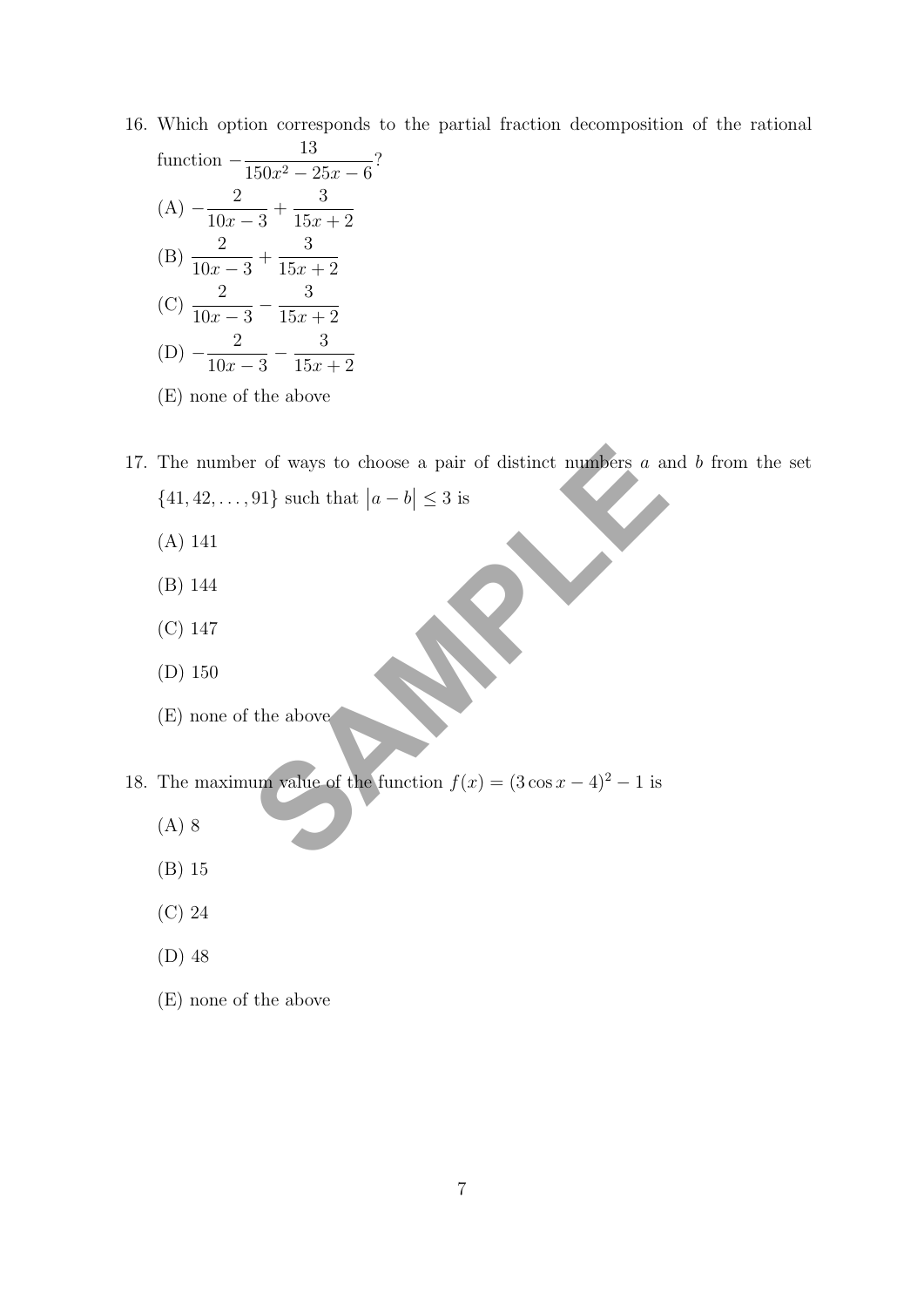19. The derivative of  $\frac{\ln(5-x)}{5x}$  $\frac{c^{5x}}{e^{5x}}$  with respect to x is (A)  $e^{-5x}$   $\left( \frac{1}{2} \right)$  $x-5$  $-5\ln(5-x)$ (B)  $e^{-5x}$   $\Big(-\frac{5}{x}\Big)$  $x - 5$  $-5\ln(5-x)$ (C)  $e^{-5x}$   $\left(-\frac{5}{x}\right)$  $x-5$  $-\ln(5-x)$ (D)  $e^{-5x}$   $\left( \frac{1}{2} \right)$  $x-5$  $+ 5 \ln (5 - x)$ 

(E) none of the above

the above SPARA 20. Suppose  $-9 \le x \le 7$  and  $-6 \le y \le 8$ . Then the largest value of  $(y-3)^2 + (x-2)^2$ is

- (A) 80
- (B) 180
- (C) 185
- (D) 208
- (E) none of the above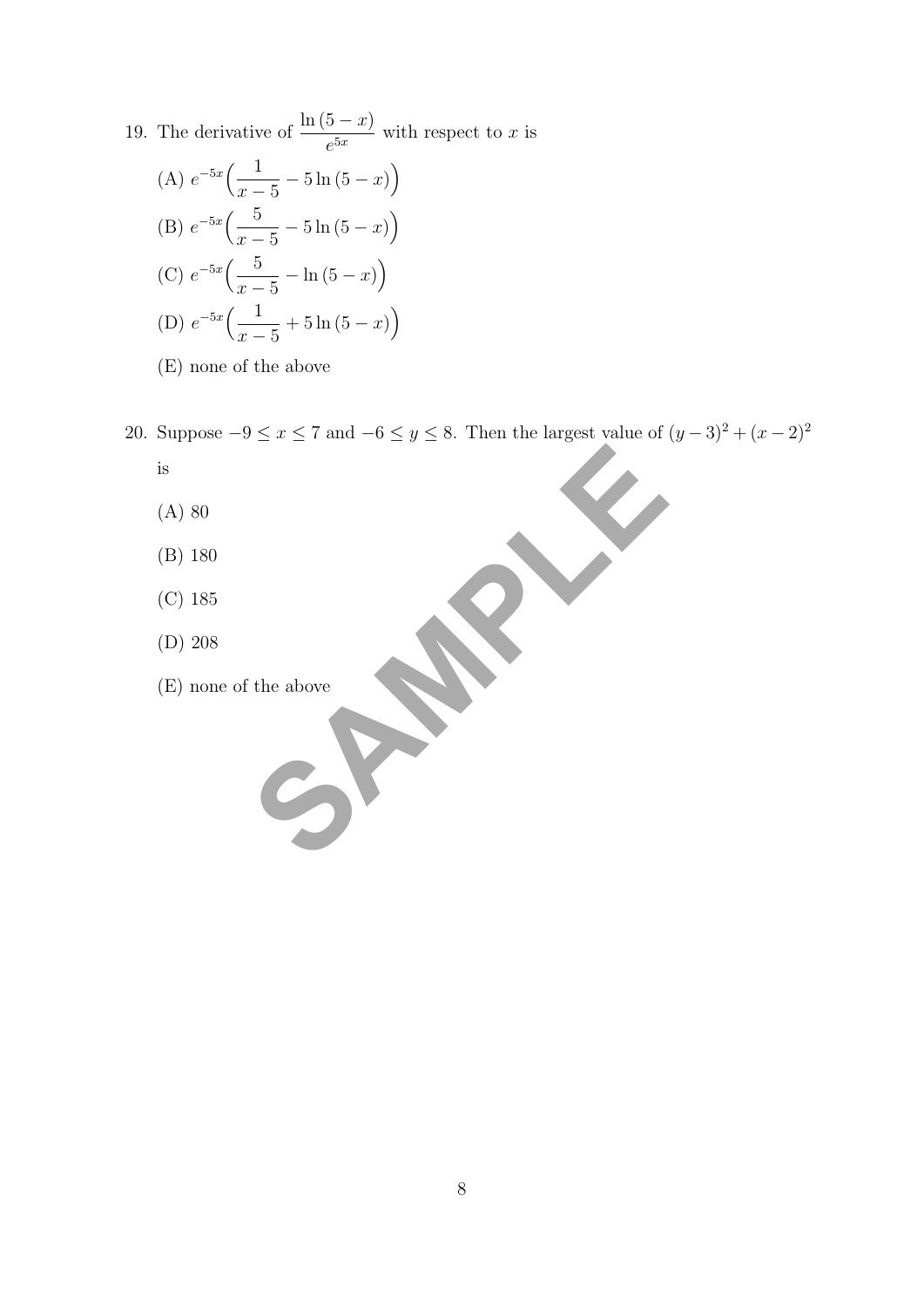# SECTION B (60 Marks)

Answer FOUR (4) questions with not more than THREE (3) from any one option.

### Option (a) - Pure Mathematics

21(a). Find the integral 
$$
\int 2\sin^{-1} x \ dx
$$
. [5 Marks]

21(b). Find the integral 
$$
\int \frac{\sin 4\theta}{\sin 2\theta \sin^2 \theta} d\theta
$$
. [5 Marks]

21(c). Evaluate 
$$
\int_0^{\frac{\pi}{4}} \frac{3\sin^2 x + 5\tan x}{6\cos^2 x} dx.
$$
 [5 Marks]

 $22(a)$ . Solve the following inequalities

Solve the following inequalities  
\n(i) 
$$
|4x + 1| > |2x - 3|
$$
,  
\n(ii)  $\frac{6}{|x+2|+1} < |x+2|$ .  
\nSolve the equation  
\n81z<sup>4</sup> + 9z<sup>2</sup> + 1 = 0,  
\nFiving the roots in the form  $a + bi$ , where a and b are real numbers. [5 Marks]

22(b). Solve the equation

$$
81z^4 + 9z^2 + 1 = 0,
$$

giving the roots in the form  $a + bi$ , where a and b are real numbers. [5 Marks]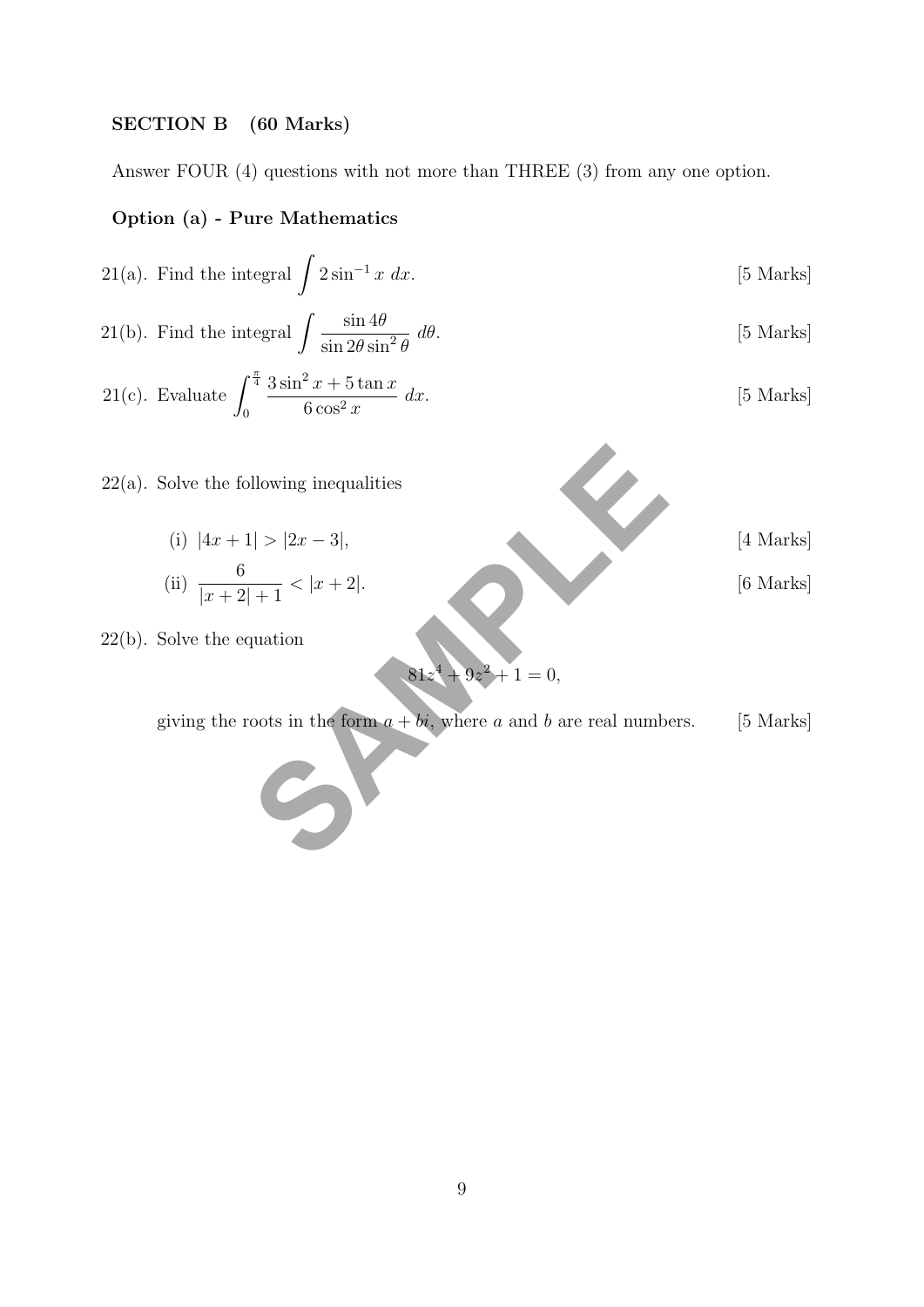23(a). Find the general solution of the following differential equation

$$
(4 + e^x)\frac{dy}{dx} + e^x y = 0,
$$

expressing  $y$  in terms of  $x$ .

Sketch the solution curve for which  $y =$ 1 5 when  $x = 0$ . [8 Marks]

23(b). By using the substitution  $y = v + x$ , find the general solution of the differential equation

$$
x\frac{dy}{dx} = 3y - 2x,
$$

expressing  $y$  in terms of  $x$ . Sketch the solution curve which passes through the  $point (-1, 1).$  [7 Marks]

24. The planes  $\pi_1$  and  $\pi_2$  have equations

$$
3x + 2y + z = 4 \qquad \text{and} \qquad 2x + 3y + z = 5
$$

*y* in terms of *x*. Sketch the solution curve which p<br>
1).<br>  $\pi_1$  and  $\pi_2$  have equations<br>  $3x + 2y + z = 4$  and  $2x + 3y + z = 5$ <br>  $\therefore$  The point *A* has coordinates (2, 2, 1). The plane<br>
berpendicular to each of the planes respectively. The point A has coordinates  $(2, 2, 1)$ . The plane  $\pi_3$  containing the point A is perpendicular to each of the planes  $\pi_1$  and  $\pi_2$ .

- (i) Find the shortest distance from the point A to the plane  $\pi_1$ . [3 Marks]
- (ii) Find the cosine of the angle between the planes  $\pi_1$  and  $\pi_2$ . [3 Marks]
- (iii) Find a cartesian equation for the plane  $\pi_3$ . [3 Marks]
- (iv) Find a vector equation for the line of intersection L of the planes  $\pi_1$  and  $\pi_2$ .

[2 Marks]

(v) Find the point N on line L which is nearest to the point  $A$ . [4 Marks]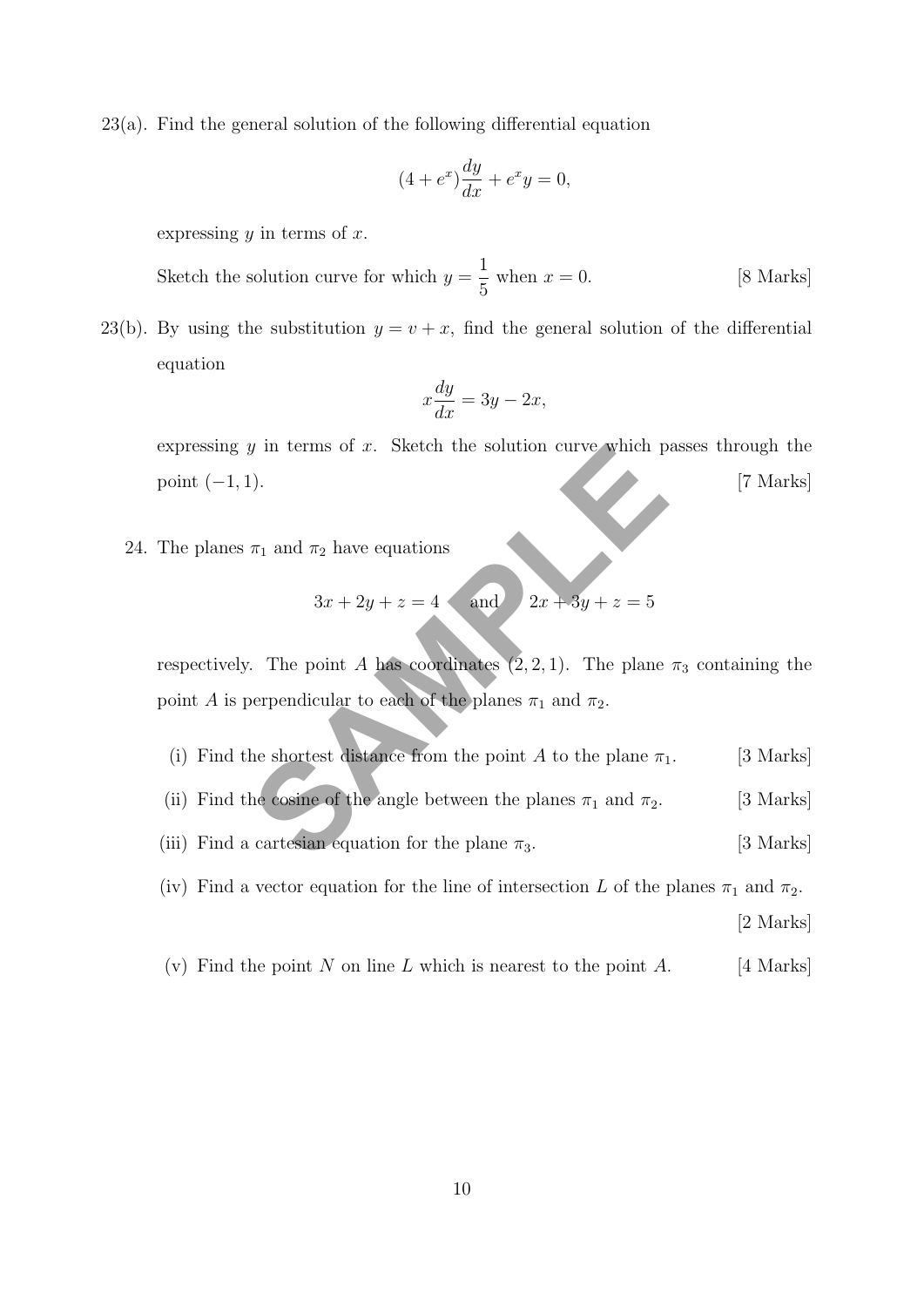### Option (b) - Particle Mechanics

[In this section, take the acceleration due to gravity to be  $9.8 \text{ ms}^{-2}$ , unless otherwise stated. Give non-exact numerical answers correct to three significant figures, unless otherwise specified.]

25. A cyclist and her bicycle have a total mass of  $m \, \text{kg}$ . When she free-wheels down slopes inclined at angles  $\sin^{-1}(\frac{1}{16})$ 10 ) and  $\sin^{-1}(\frac{1}{\infty})$ 20 ) to the horizontal, she does so with steady speeds  $V \text{ ms}^{-1}$  and  $\frac{1}{4}$ 4  $V \text{ ms}^{-1}$  respectively. The resistance to motion that she experiences is  $a + bv$  N when she is travelling at a speed of  $v \text{ ms}^{-1}$ , where a and b are constants. Show that  $a =$ mg 30 , where  $g$  is the acceleration due to gravity. Express b in terms of  $m, g$  and  $V$ . [5 Marks]

30<br>
terms of m, g and V.<br>
the rate P at which she works when she cycles on a<br>
eed of  $\frac{1}{2}V$ . Leave your answer in terms of m, g and V<br>
ycles along a straight horizontal road with the eng<br>
hat she starts off with a spe Find also the rate  $P$  at which she works when she cycles on a level ground at a constant speed of  $\frac{1}{2}$ 2 V. Leave your answer in terms of  $m$ ,  $g$  and  $V$ . [3 Marks] She now cycles along a straight horizontal road with the engine switched off. Assuming that she starts off with a speed  $V \text{ ms}^{-1}$ , and she still experiences the same resistance of  $a + bv$  N when her speed is  $v \text{ ms}^{-1}$ , show that she will come to rest after travelling a distance of  $\frac{15V^2}{9}$ 2g  $\left(2 - \ln 3\right)$ [7 Marks]

26. A particle of mass  $m \text{ kg}$  is projected under gravity with horizontal and vertical components of velocity  $U \text{ ms}^{-1}$  and  $V \text{ ms}^{-1}$  respectively. Motion takes place in a medium, which only produces a horizontal resistance of magnitude  $mku$  N, where k is a constant and  $u \text{ ms}^{-1}$  is the horizontal component of the velocity of the particle at time t seconds. Show that the horizontal range  $R$  metres from the point of projection is given by

$$
R = \frac{U(1 - e^{-kT})}{k},
$$

where  $T =$  $2V$ g and  $g$  is the acceleration due to gravity. [7 Marks] Find the horizontal distance D metres travelled by the particle before reaching the highest point of its path. [4 Marks] Hence, show that  $D > \frac{R}{2}$ 2 [4 Marks]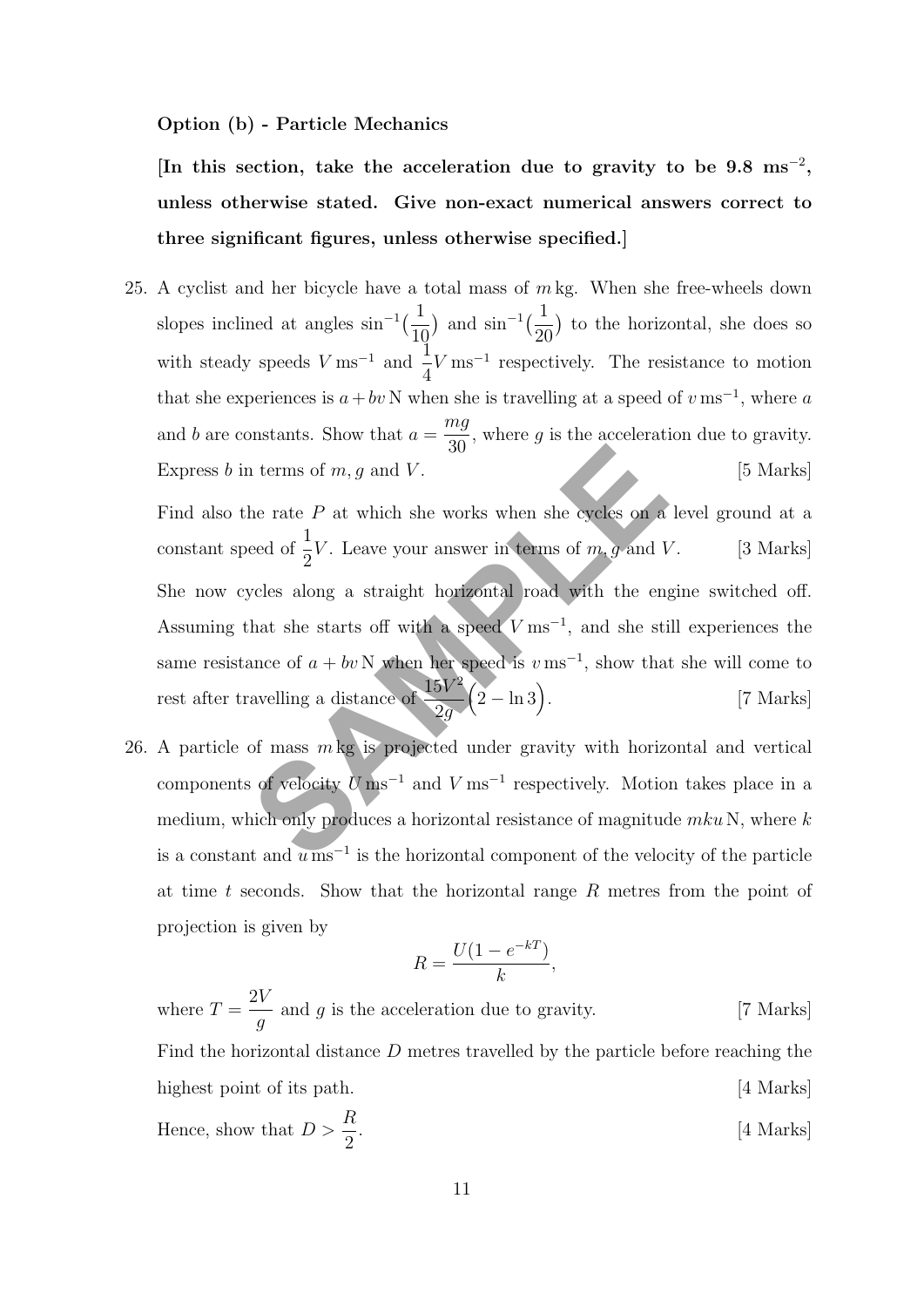- 27. Two particles A and B, of masses  $m \text{ kg}$  and  $2m \text{ kg}$  respectively, are attached to the ends of a light inextensible string which passes over a smooth fixed pulley. The particles are released from rest with the parts of the string on each side of the pulley hanging vertically. When particle  $B$  has moved a distance  $h$  metres, it hits on the horizontal ground and does not rebound. Give your answers in terms of  $m, q$  and h, where q is the acceleration due to gravity, for the following:
	- (i) Find the speed of the particles just before  $B$  hits the ground. [3 Marks]
	- (ii) Find the direction and magnitude of the impulse that the particle  $B$  exerting on the ground. [2 Marks]
	- subsequent motion,  $B$  will rest on the ground unti-<br>
	1 again. Find the period of time when  $B$  is resting on<br>
	1 again. Find the period of time when  $B$  is resting on<br>
	1 as igrical into motion,  $B$  rises up and then drops (iii) In the subsequent motion,  $B$  will rest on the ground until it is jerked into motion again. Find the period of time when  $B$  is resting on the ground before it is first jerked into motion. [3 Marks]
	- (iv) Find the speed when B first leaves the ground. [2 Marks]
	- (v) After jerked into motion, B rises up and then drops to hit the ground again. Find the distance B travels between the first hit and the second hit on the ground. [2 Marks]
	- (vi) The motion continues with  $\overline{B}$  hitting the ground and jerked into motion indefinitely. Find the total distance travelled by B from the instance that the particles are released from rest. [3 Marks]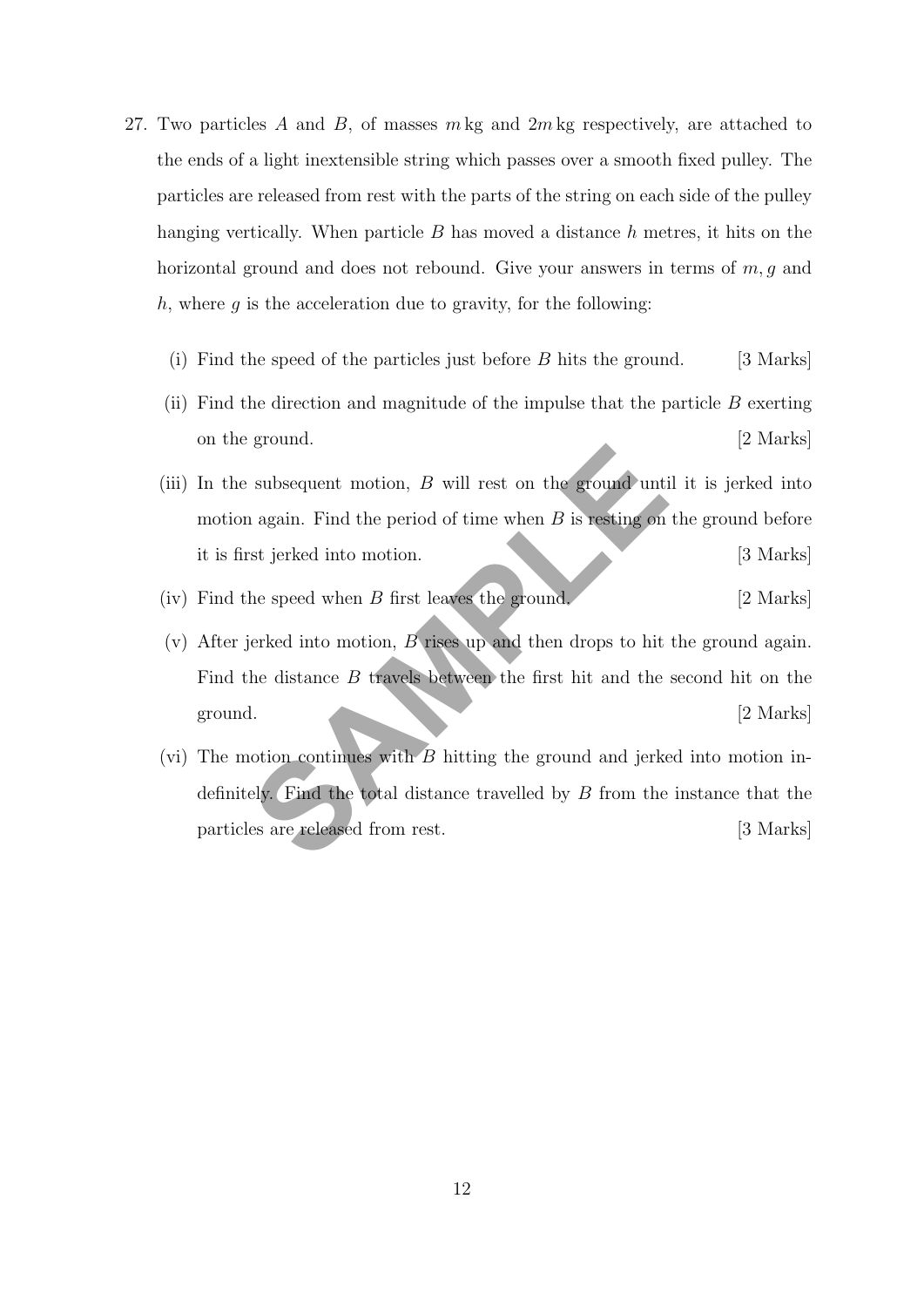28. A particle of mass m kg rests on a plane inclined at an angle  $\alpha$  to the horizontal and the coefficient of friction between the particle and the plane is  $\mu$ , where  $\mu < \tan \alpha$ . The particle is fastened to one end of a spring of natural length  $\lambda$  metres and modulus of elasticity  $\lambda N$ . The other end of the spring is fastened higher up the plane so that the spring lies along a line of greatest slope.

The particle is released from rest with the spring at its natural length. By writing down the energy equation for the motion, or otherwise, find an expression for the velocity  $v \text{ ms}^{-1}$  of the particle when it has slid a distance x metres down the slope. [6 Marks]

stance the particle will slide down the slope before combined as the particle will remain at rest in this position if  $\frac{1}{3}$  ta Find the distance the particle will slide down the slope before coming to rest.

[3 Marks]

Show that the particle will remain at rest in this position if  $\frac{1}{2}$ 3  $\tan \alpha \leq \mu < \tan \alpha$ .

[6 Marks]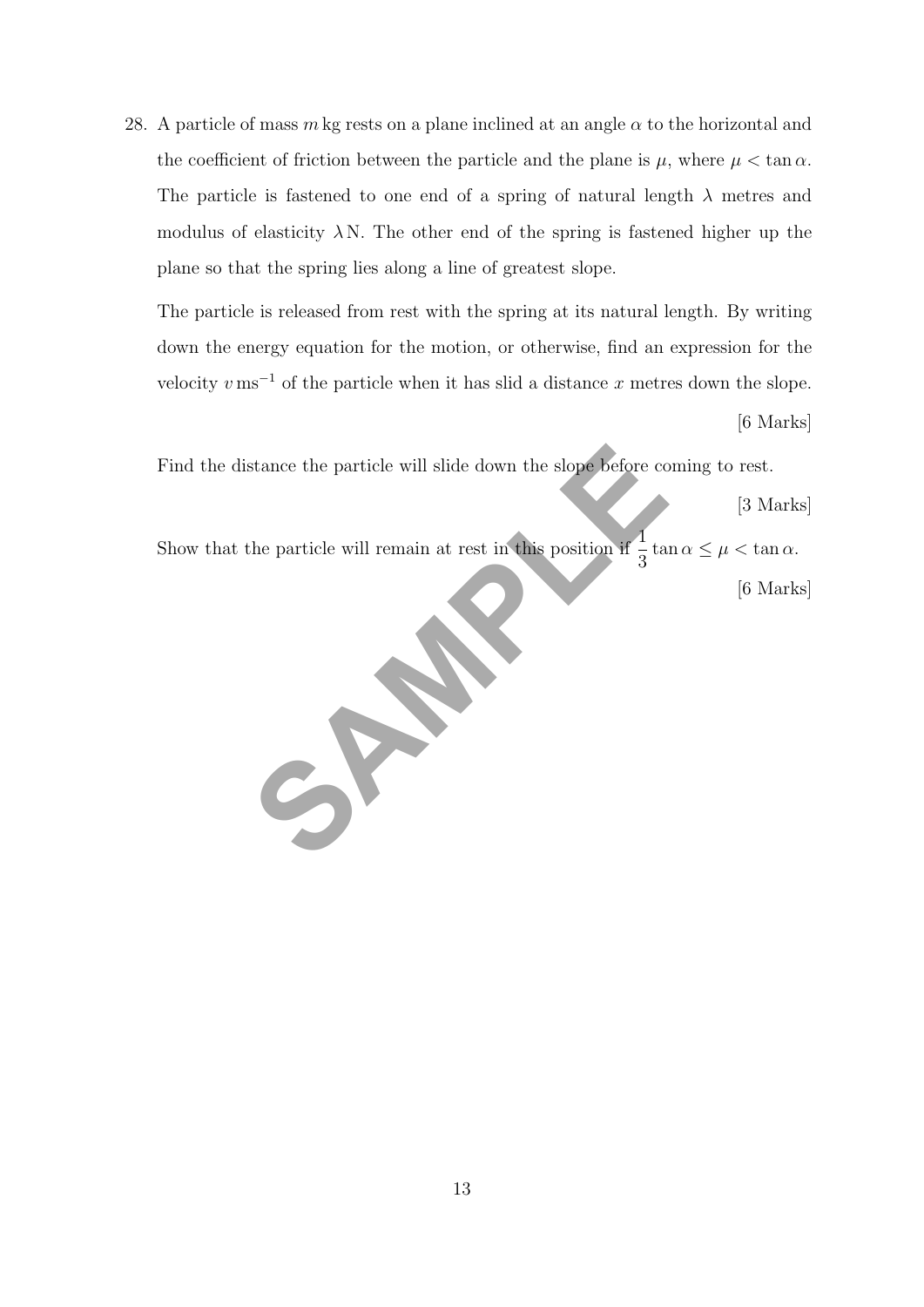### Option (c) - Probability and Statistics

[In this section, probabilities should be expressed as either fractions in lowest terms or decimals with three significant figures.]

29. [In this question, give each of your answers as an exact fraction in its lowest term.] Two fair dice are such that die A has 4 red faces and 2 green faces, whereas die B has 2 red faces and 4 green faces. A fair coin is flipped once. If it lands on a head, die  $A$  is tossed; otherwise, die  $B$  is tossed. Subsequently, the same die is tossed two more times.

| (i) Find the probability of obtaining a red face in the first toss. | [2 Marks] |  |
|---------------------------------------------------------------------|-----------|--|
|---------------------------------------------------------------------|-----------|--|

- (ii) Find the probability that red faces turn up in the first two tosses. [3 Marks]
- the probability of obtaining a red face in the first toss<br>he probability that red faces turn up in the first two<br>is the probability that no two consecutive green faces<br>first two tosses result in two red faces, find the pro (iii) What is the probability that no two consecutive green faces occur in the three tosses? [4 Marks]
- (iv) If the first two tosses result in two red faces, find the probability that

| (a) a red face is obtained at the third toss; |  | [3 Marks] |
|-----------------------------------------------|--|-----------|
|-----------------------------------------------|--|-----------|

(b) it is die A that is being tossed. [3 Marks]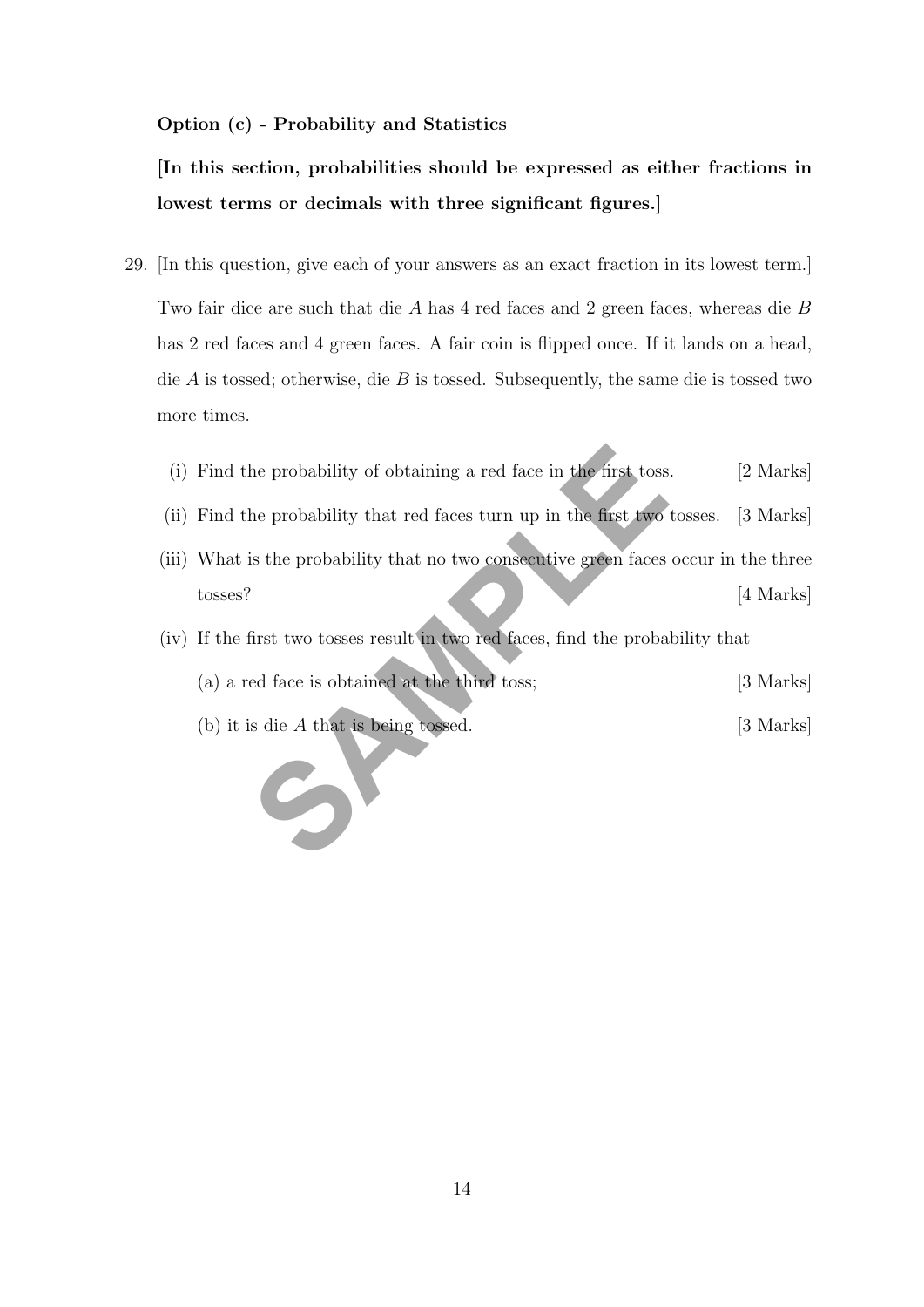30. The continuous random variable X has probability density function given by

$$
f(x) = \begin{cases} kx(4-x), & 1 \le x \le 3, \\ 0, & \text{otherwise,} \end{cases}
$$

where  $k$  is a constant.

- (i) Find the value of  $k$ . [3 Marks]
- (ii) Sketch the graph of  $y = f(x)$  and hence state the value of  $E(X)$ . Find  $Var(X)$ . [4 Marks]
- (iii) The random variable W is defined by  $W = 3 2X$ . Find the median value of W. [3 Marks]
- (iv) Find  $E(W)$  and  $Var(W)$ . [2 Marks]
- (v) A random sample consists of 60 independent observations of  $W$  is taken. Find an approximate value of the probability that the sample mean exceeds −0.6. [3 Marks]
- $E(W)$  and  $Var(W)$ .<br>
Iom sample consists of 60 independent observations of<br>
proximate value of the probability that the sample m<br>
are of characters mistyped by a typist per page in th<br>
has a Poisson distribution with mean 1. 31. The number of characters mistyped by a typist per page in the first draft of a publication has a Poisson distribution with mean 1.3. The number of mistyped characters on a page is independent of all other pages.
	- (i) Calculate the probability that a randomly chosen page contains exactly 2 mistyped characters. [2 Marks]
	- (ii) Calculate the probability that the first 10 pages contain at most 2 errors.

[3 Marks]

- (iii) Given that the probability of having no errors on each of n randomly chosen page is at least 0.01, find the greatest value of *n*. [3 Marks]
- (iv) If 50 pages are randomly chosen, find the probability that
	- (a) there are at least 15 pages with exactly 2 mistyped characters. [4 Marks]
	- (b) the mean number of mistyped characters per page is at most one.

[3 Marks]